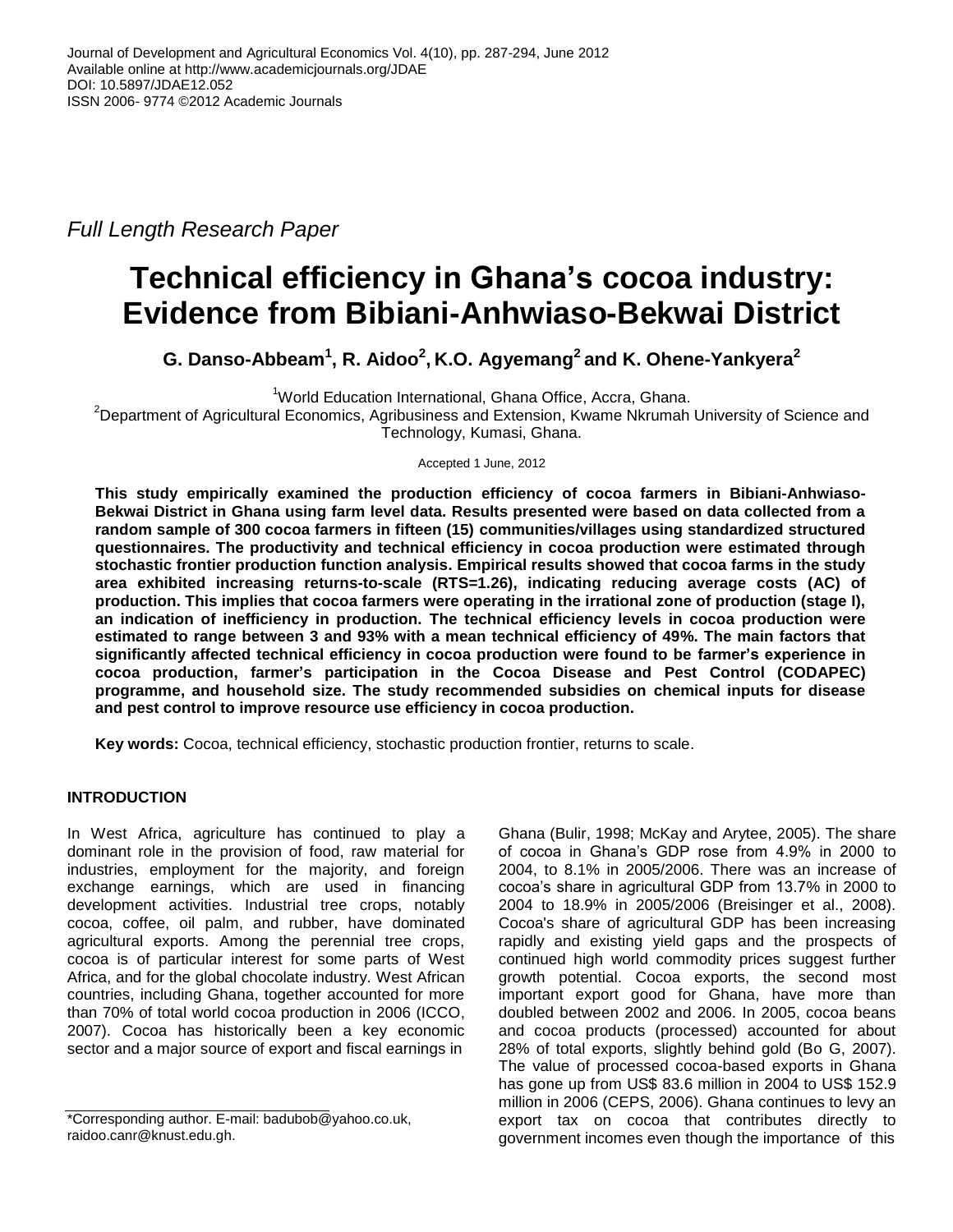income source has declined (ISSER, 2001; Bo, 2007). Even with complimentary growth in other sectors, cocoa will continue to dominate agricultural exports over the medium term (Breisinger et al., 2008). Cocoa contributes about 70% of annual income of small-scale farmers, and stakeholders like Licensed cocoa Buying Companies (LBC's) also depend largely on cocoa beans for their trading and marketing activities, employment and income generation (Asamoah and Baah, 2003).

In Ghana, growth in the cocoa sector has been achieved by increasing the area cultivated rather than by improving yield (MOFA, 2006; COCOBOD, 2007). Cocoa yields in Ghana are well below international averages, suggesting potential for productivity driven growth (FAO, 2005; ICCO, 2007). Achievable yields for cocoa are around 1 to 1.5 tons per hectare, more than double the average yields in 2005 (FAO, 2005; MOFA, 2007). Whilst the average cocoa yield in Malaysia is 1800 kg/ha and 800 kg/ha in Cote d'voire, it is only 360 kg/ha in Ghana (Abekoe et al., 2002). Reasons for the low productivity include poor farm maintenance practices, planting lowyielding varieties, and the incidence of pests and diseases (Abekoe et al., 2002). Binam et al. (2008) also reported that Ghana appears to be the least efficient in cocoa production compared to other cocoa producing countries in West Africa like Nigeria, Cote d'voire and Cameroun. Cocoa productivity levels can be enhanced either by improving technical efficiency and/or by improving technological application (Nkamleu et al., 2010). Nkamleu (2004) noted that the relevant question for agricultural policymakers is whether to pursue a strategy directed towards technological change (bringing new technologies) or a strategy towards efficiency (improving the use of existing technologies). Cross country studies by Heady and Dillon (1988) and location specific studies like Audibert (1997) in Mali, and Tian and Guang (2000) in China have shown that there is room for increasing agricultural productivity in developing countries by improving technical efficiency of agricultural production. This means that every factor of production should be efficiently and effectively mobilized in cocoa production to reduce the gap between actual and potential outputs.

One of the major objectives of stakeholders in the Ghanaian cocoa industry is to increase production on a sustainable basis at the farm level. Proper farm maintenance through weeding and increased use of inputs like pesticides and fertilizers is considered to be the most effective way to increase production. This is because a greater part of cocoa produce is lost through diseases, pests and weeds on the farm (Binam et al., 2008; Dzene, 2010). For these reasons, efficiency has remained an important subject of empirical investigation particularly in developing economies where majority of farmers are resource-poor (Amos, 2007; Binam et al., 2008; Nkamleu et al., 2010). Cocoa yields are dependent on how farmers combine their resources optimally to

maximize output. For cocoa to continue to play its key role in the economy, producers ought to optimize resource use in the industry.

There have been a few studies on technical efficiency in the Ghanaian cocoa industry (Aneani et al., 2011; Binam et al., 2008; Dzene, 2010; Kyei et al., 2011). However, findings from these studies are quite limited in terms of applicability in specific farmer locations due to their broad geographic scope. Farmers in different agroecological zones have different socio-economic backgrounds and resource endowments which might impact their resource use efficiency. Therefore, an empirical study to investigate technical efficiency in different cocoa agro-ecologies is a necessary first step in our national effort to improve resource use efficiency in specific production areas/zones, boost production, and improve the overall contribution of the cocoa sector to local economic development and overall national development.

## **Objectives**

The main objectives addressed in the study were to:

i. Estimate the level of technical efficiency in cocoa production in Ghana, and

ii. Examine the factors that influence the level of efficiency in cocoa production in Ghana.

## **RESEARCH METHODOLOGY**

#### **Sampling and data collection**

The data for this study were collected through a cross sectional survey of cocoa farmers in the Bibiani-Anhwiaso-Bekwai District, Ghana. A stratified random sampling technique was followed to collect primary data for analysis. The district was divided into three zones/strata (Bibiani, Anhwiaso and Bekwai) and a total of 100 cocoa producing households were selected from each stratum/zone. The sample size per zone/stratum was the same because the three zones had similar population strengths in terms of cocoa farmers. Simple random sampling method was employed to select five communities from each stratum (zone). In each selected community, cocoa producing households were selected using simple random sampling technique. Data was then obtained from 20 cocoa farmers from each of the five communities in each zone, giving a total sample size of 300 cocoa farmers. Data was collected through personal interviews with the use of standardized structured questionnaire. Interviews were conducted in local language in order to break any communication barrier.

#### **Method of data analysis**

Descriptive statistics were used to summarize and organize the socio-economic data collected during the field survey. In addition, stochastic frontier production function analysis was employed to examine the productivity and technical efficiency of cocoa farmers.

Technical efficiency is defined as the ability to achieve a higher level of output given similar levels of inputs (Farrell, 1957). The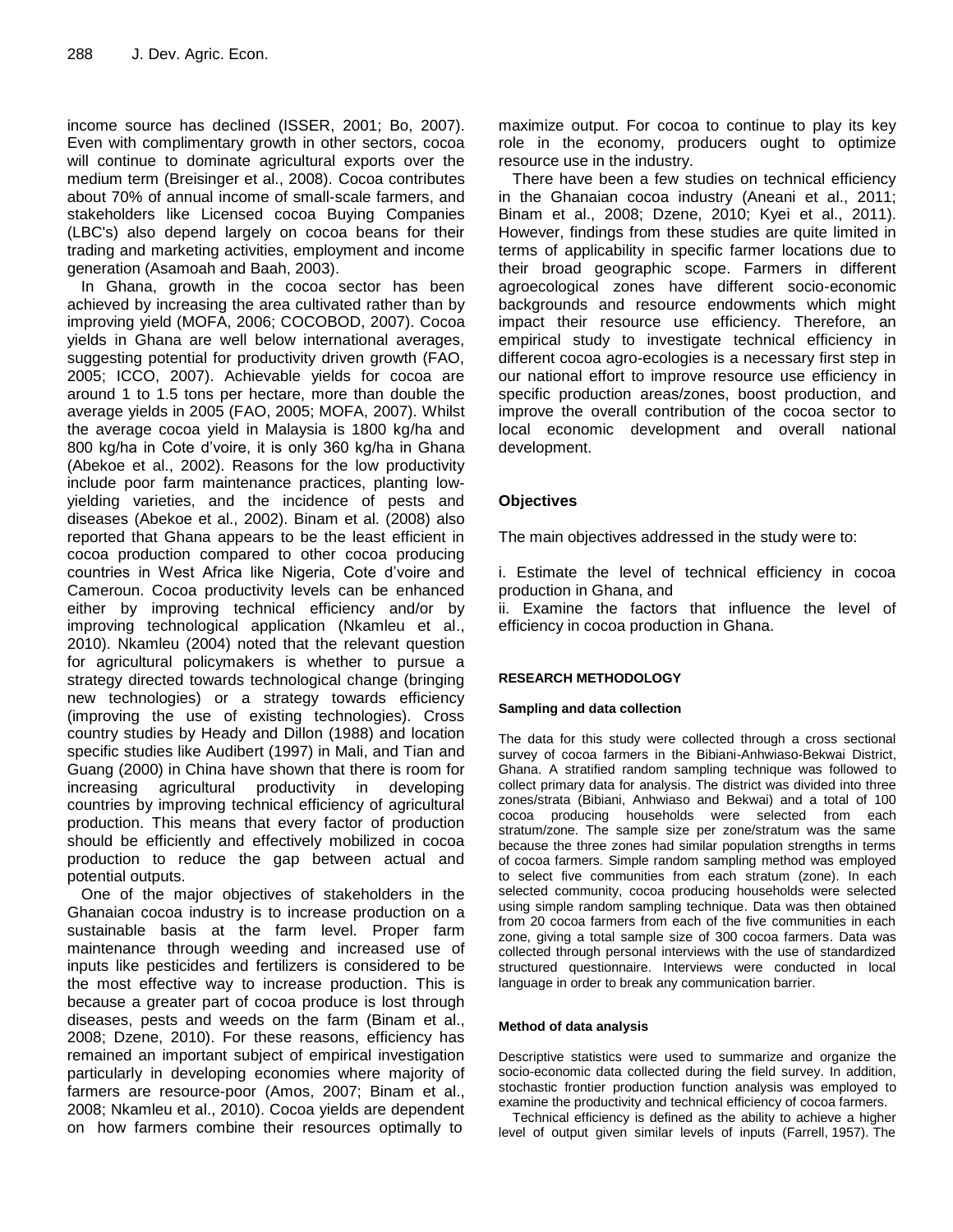stochastic frontier production function independently proposed by Aigner et al. (1977) and Meeusen and van den Broeck (1977) is defined by:

$$
Y_i = f(x_i, \beta) + \varepsilon_i
$$
 where  $i = 1, 2, 3, ..., n$ 

Where  $Y_i$  represents the output level of the  $i^{\text{th}}$  sample farm;  $f$  ( $\mathsf{x}_i$ ;  $\beta$  ) is a suitable function such as Cobb-Douglas or translog production functions of vector *x*<sup>i</sup> of inputs for the *i* th farm and a vector, *β*, of

unknown parameters, and  $\,{\cal E}^{\,}_{i}\,$  is an error term (defined later).

Technical efficiency of an individual farm is defined in terms of the ratio of the observed output to the corresponding frontier output, conditioned on the level of inputs used by the farm. Technical inefficiency is, therefore, defined as the amount by which the level

of production for the farm is less than the frontier output:  
\n
$$
\hat{TE} = \frac{Y_i}{Y_i^*},
$$
\nwhere  $Y_i^* = f(x_i; \beta)$ , highest predicted for the ith farm  
\n
$$
\hat{TE} = Exp(-u_i)
$$

$$
\hat{T}\hat{E} = Exp(-u_i)
$$

 $\hat{TE} = Exp(-u_i)$ <br> *Technical inefficiency* =  $1 - \hat{TE}_i$  $\wedge$  $=1-\hat{T}\hat{E}_i$ 

 such that 0 < TE< 1. The stochastic frontier production function Where *Y<sup>i</sup>* is the observed output and *Y\*<sup>i</sup>* is the frontier output. This is model is estimated using the maximum likelihood estimation (MLE) procedure.

Following the approach of Aigner et al. (1977) and Meeusen and Broeck (1977) in estimating a stochastic frontier production function, a Cobb-Douglas function was fitted to the field data. This functional form has been employed consistently in related efficiency studies (Chirwa, 2007; Donkor et al., 2008; Ogundari, 2008; and Aneani et al., 2011). The Cobb-Douglas function is employed because it is commonly used in the literature, making estimates comparable with previous studies. The specified multiplicative production function was:

production function was:  
\n
$$
Y = AX_1^{\beta_1} \cdot X_2^{\beta_2} \cdot X_3^{\beta_3} \cdot X_4^{\beta_4} \cdot X_5^{\beta_5} \cdot X_6^{\beta_6} \cdot X_7^{\beta_7} \cdot X_8^{\beta_8} \cdot X_9^{\beta_9} \cdot \varepsilon
$$
\n(1)

The linear transformation of (1) is achieved by taking the natural logarithm of both sides of the equation to obtain (2):

 $lnY = lnA + β<sub>1</sub>lnX<sub>1</sub> + β<sub>2</sub>lnX<sub>2</sub> + β<sub>3</sub>lnX<sub>3</sub> + β<sub>4</sub>lnX<sub>4</sub> + β<sub>5</sub>lnX<sub>5</sub> + β<sub>6</sub>lnX<sub>6</sub> +$  $\beta_7$ lnX<sub>7</sub>+ β<sub>8</sub>lnX<sub>8</sub>+ β<sub>9</sub>lnX<sub>9</sub>+ε<sub>i</sub>

Where: Y = output of cocoa beans in Kg;  $X_1$  = Land input in hectare (ha) (+);  $X_2$  = Labour input in man days (+);  $X_3$  = Mean age of cocoa trees  $(+/-)$ ;  $X_4$  = Farm management (Frequency of weeding and pruning per year) (+);  $X_5$  = Frequency of insecticides application (that is, number of applications per year) (+);  $X_6$  = Frequency of fungicides application (i.e. number of applications per year)  $(+)$ ;  $X_7$ = Intensity of insecticides application (quantity applied per hectare in litres) (+);  $X_8$  = Intensity of fungicides application (quantity applied per hectare in litres) (+);  $X_9$  = Intensity of fertilizer application (quantity applied per hectare in Kg) (+); *Ln* is the natural logarithm,  $\beta_j$  '*s* are the parameters to be estimated and *ε<sub>i</sub>* is the disturbance term.

The error/disturbance term  $\mathcal{E}^{\vphantom{\dagger}}_i = \mathcal{U}^{\vphantom{\dagger}}_i - \mathcal{V}^{\vphantom{\dagger}}_i$  is composed of two components, a symmetric error term accounting for deviation

because of factors which are out of the farmer's control (*vi*) and error term accounting for the deviation because of inefficiency effects (*ui*), and *i*= 1, 2,….n farmers; *v<sup>i</sup>* - is *independently and identically distributed (i.i.d)*  $N(0; \sigma_{\!\scriptscriptstyle V}^2)$  ;  $\scriptstyle u_{\!\scriptscriptstyle I}$  - is non-negative and is assumed to be *i.i.d.*  $N(0;\sigma^2_u)$  truncated at zero or exponential distribution independent of *vi*.

The positive and negative signs (+ and -) indicate the direction of influence of the variables based on *a priori* expectations. Positive (+) indicates movement in the same direction (that is, positive influence on production) and negative sign (-) indicates movement in opposite direction (that is, negative influence on production).

For this study, the parameters of equation (1) were estimated using the maximum likelihood (ML) method, following estimation by Battese and Corra (1977):

$$
\sigma^2 = \sigma_u^2 + \sigma_v^2 \text{ and } \lambda = \sigma_u^2 / \sigma^2
$$

Where  $\sigma^2_u$  is the variance of U<sub>i</sub> and  $\sigma^2_v$  is variance of V<sub>i</sub>,  $\sigma^2$  is the sum of the error variance and  $\lambda$  is defined as the total variation of output from frontier which can be attributed to technical (in)efficiency. It is the  $\lambda$  that is used in the estimation of the technical efficiency level and the frontier function by the FRONTIER 4.1 software or STATA 11.0 (Coelli, 1996). If λ=0, inefficiency is not present, hence deviation from the frontier is entirely due to random noise and if,  $λ=1$ , it indicates that the deviation is due entirely to inefficiency (Battese and Coelli, 1995).

A two-stage estimation procedure was followed in this study. After the Cobb-Douglas production function was estimated, the inefficiency model was also estimated in the second stage by using the residuals in the first model and socio-economic variables. Following the model of Battese and Coelli (1995), after the technical efficiency (TE) level at which cocoa bean is produced was calculated, the TE level was explained based on some farm level factors. This model specifies technical inefficiency effects in the stochastic frontier model that are assumed to be independently (but not identically) distributed non-negative random variables as truncations at zero of the normal distribution (Coelli et al., 1998). Specifically,

$$
U_i = Z_i \varphi + W_i \tag{3}
$$

Where  $Z_i$  is a (1  $\times$  M) vector of explanatory variables, and in this study they include age of the cocoa farmer, number of years spent in school, years of experience in cocoa farming, marital status (1 if married and 0 if otherwise), gender (1 if male and 0 if female), participation in cocoa disease and pest control project (CODAPEC) (1 if farmer participated and 0 if otherwise) and household size.  $\varphi$ 

is an M × 1 vector of unknown parameters to be estimated; *W<sup>i</sup>* are unobservable random variables, which are assumed to be independently distributed, obtained by truncation of the normal

distribution with zero mean and unknown variance,  $\sigma^2$  , such that U<sub>i</sub> is non-negative (that is,  $W_i \ge U_i$ ).

These socioeconomic variables were included in the equation because they impact on the efficiency with which farmers produce cocoa beans. Many past studies on technical efficiency in agricultural production (Chirwa, 2007; Donkor et al., 2008; Ogundari, 2008; and Aneani et al., 2011) have tested the effects of these variables on technical inefficiency. Considering them in this study was not only appropriate from theoretical stand point; it also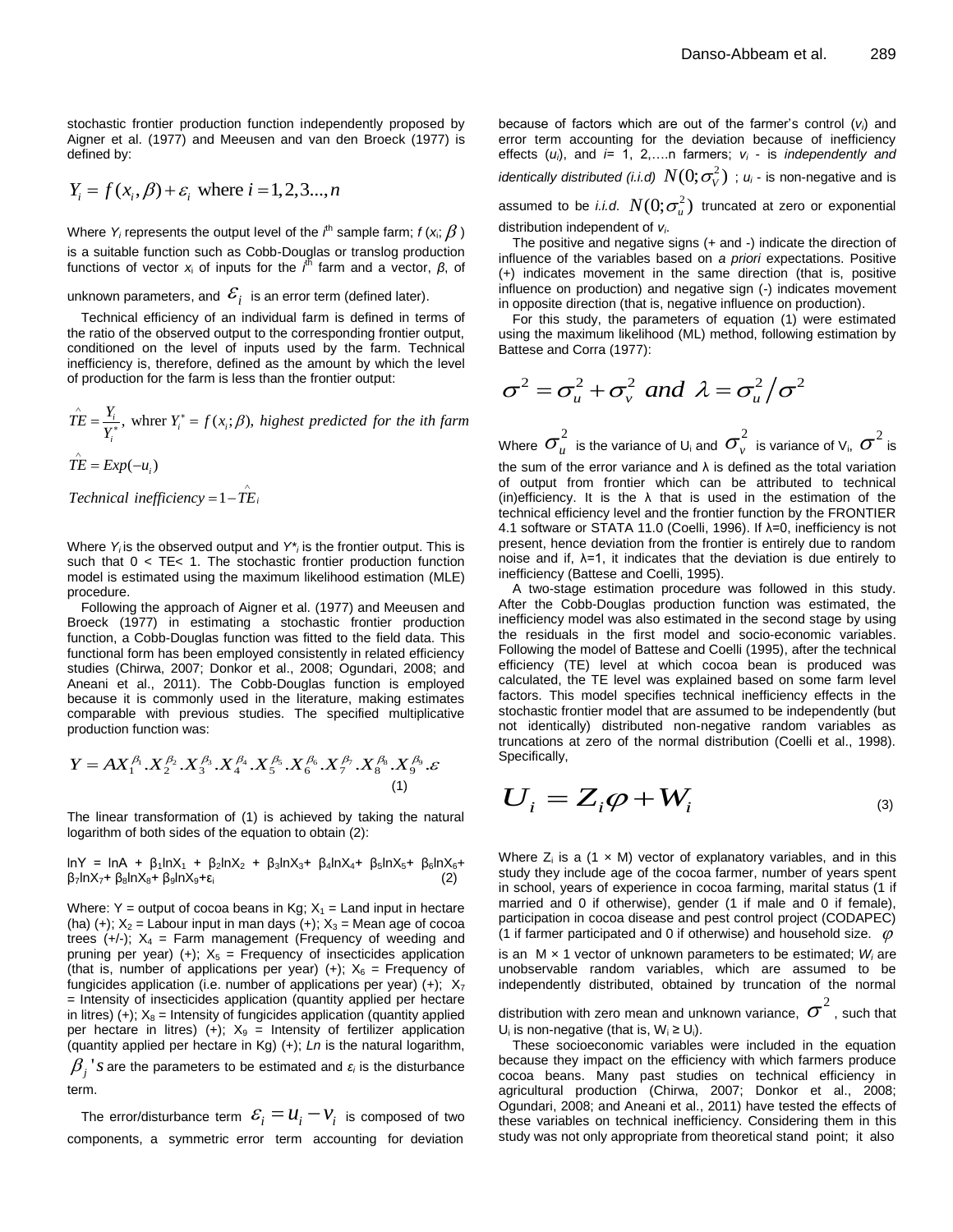**Table 1.** Socio-economic characteristics of respondents.

| Socio-economic variable  | <b>Frequency</b> | Percentage (%) |
|--------------------------|------------------|----------------|
| Sex                      |                  |                |
| Male                     | 273              | 91             |
| Female                   | 27               | 9              |
| Total                    | 300              | 100            |
| <b>Marital status</b>    |                  |                |
| Married                  | 260              | 87             |
| Single                   | 31               | 10             |
| Widow/Widower            | 9                | 3              |
| Total                    | 300              | 100            |
|                          |                  |                |
| Age (years)              |                  |                |
| 20-30                    | 36               | 12             |
| $31 - 40$                | 65               | 22             |
| 41-50                    | 81               | 27             |
| 51-60                    | 86               | 29             |
| 61-70                    | 27               | 9              |
| >70                      | 5                | $\overline{c}$ |
| Total                    | 300              | 100            |
| <b>Educational level</b> |                  |                |
| No formal education      | 34               | 11             |
| Basic education          | 207              | 69             |
| Secondary education      | 46               | 15             |
| Technical/Vocational     | 3                | 1              |
| Tertiary education       | 10               | 3              |
| Total                    | 300              | 100            |
| Farm experience (years)  |                  |                |
| < 10                     | 63               | 21             |
| $10 - 20$                | 71               | 24             |
| 21-30                    | 101              | 34             |
| $31 - 40$                | 45               | 15             |
| >40                      | 20               | $\overline{7}$ |
| Total                    | 300              | 100            |

Source: Field survey (2010).

afforded the opportunity for comparison of the study results with previous findings.

In this study, the sample size was increased to correct for any endogeneity problem resulting from measurement error. Also, Spearman's correlation test was conducted to test for the presence of serial correlation or multicollinearity between any two of the explanatory variables.

## **RESULTS AND DISCUSSION**

#### **Characteristics of the respondents**

Table 1 provides a summary of the characteristics of

cocoa farmers interviewed for the study. Majority of cocoa farmers interviewed were males (91%), married (87%), and were in the middle and active age bracket (31 to 50 years). Majority of them (80%) had either basic or no formal education. However, about 22% of the farmers had been in cocoa production for more than 30 years.

Table 2 provides the distribution of cocoa farmers according to farm size and cocoa output. About 12% of the respondents had cocoa farm sizes that were less than one (1) hectare while about 2% had just a little above 10 ha of cocoa farm. A high proportion of the farmers (70%) had between 1 and 5 ha of cocoa farm. This indicates that cocoa farming in the study area is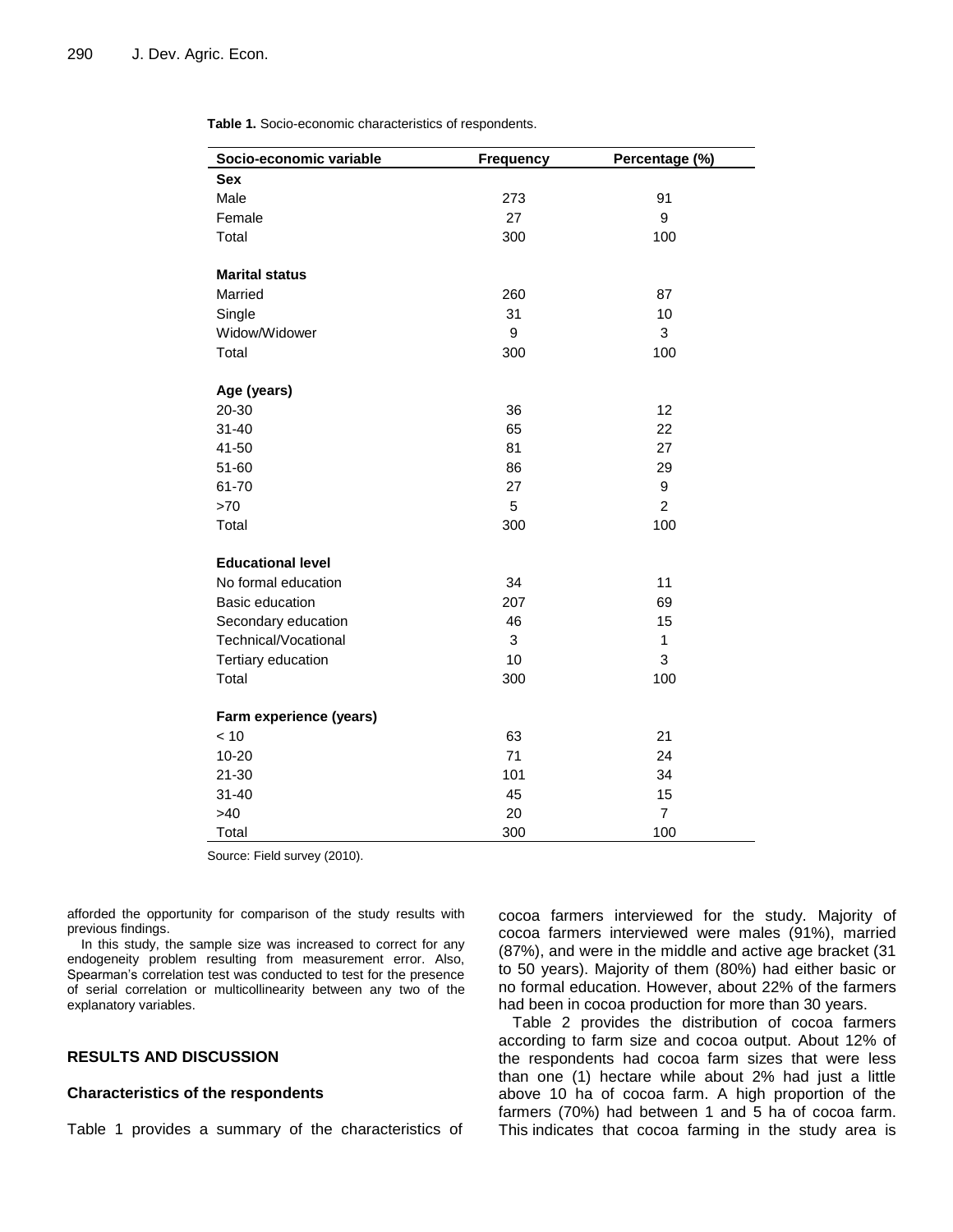| Variable                       | <b>Frequency</b> | Percentages (%) |
|--------------------------------|------------------|-----------------|
| Farm size (ha)                 |                  |                 |
| < 1                            | 36               | 12              |
| $1 - 5$                        | 211              | 70              |
| $5.5 - 10$                     | 48               | 16              |
| >10                            | 5                | 2               |
| Total                          | 300              | 100             |
|                                |                  |                 |
| <b>Output (in metric tons)</b> |                  |                 |
| <0.6                           | 124              | 42              |
| $0.6 - 1.3$                    | 84               | 28              |
| $1.4 - 1.9$                    | 36               | 12              |
| $2 - 2.6$                      | 26               | 9               |
| $2.7 - 3.2$                    | 13               | 4               |
| >3.20                          | 16               | 5               |
| Total                          | 300              | 100             |

**Table 2.** Distributions of respondents by farm size and output.

Source: Field survey (2010).

dominated by small-scale producers.

This observation is consistent with the general assertion that cocoa, the golden tree, is mainly produced by several small-scale farmers in the rural areas (Clay, 2004; Donald, 2004). COCOBOD (2002) indicated that cocoa farm sizes in Ghana are relatively small, ranging from 0.4 to 4.0 ha.

In terms of cocoa output, about 42% of the respondents produced less than 0.6 metric tons of cocoa beans per season and 28% produced between 0.6 and 1.3 metric tons of cocoa beans in the 2009/2010 cropping season (Table 2). However, the average yield per hectare was estimated at about 378.81 kg (0.38 metric tons) compared with 250 kg/ha (0.25 metric tons/ha) and 360 kg/ha (0.36 metric tons/ha) estimated by Ghana COCOBOD (1998) and ICCO (2003), respectively. This result shows that cocoa farmers in the district had average productivity which is a little higher than the national average.

## **Cocoa production function analysis**

As indicated in Table 3, the inefficiency component of the disturbance term (u) is significantly different from zero as indicated by the log likelihood ratio test (chi-square of 36.69 with associate probability of 0.000). Therefore, the null hypothesis of technical inefficiency  $(H_0:$  Sigma u=0) is rejected. The estimated sigma squared  $({}_{\sigma^2})$  shows a "good fit" and the correctness of the specified distributional assumptions of the composite error term. On top of that, the value of gamma (γ) indicates that there is 55.28% variation in output due to technical inefficiency. This means that technical inefficiency has an

important role in explaining output levels among cocoa farmers in the study area. Apart from age of cocoa trees, there was positive relationship between cocoa output and the explanatory variables considered in the model.

The observed signs of the explanatory variables were consistent with a-priori expectation as the level of production depends largely on the application of agrochemical inputs on the farm. However, these chemicals can only be applied up to a level that is considered optimal after which farmers will be operating at sub-optimal level. Results from the model show that farm size, frequency of weeding and pruning, frequency of insecticides application, intensity of insecticides application, labour and mean age of cocoa tree have significant effects on cocoa output. Estimates of the independent variables of the stochastic frontier model presented in Table 3 show that all explanatory variables, except mean age of cocoa tree, exhibit positive relationship with cocoa output. These findings are consistent with results of similar studies conducted in the past (Gockowski et al., 2000; Helfand, 2004; Kyei et al., 2011; Tadesse and Krishnamoorthy, 1997). Nkamleu and Ndoye (2003) reported that in Africa, cocoa output has been achieved by increasing the area cultivated rather than by improving yield. For example, in a study on technical efficiency in cocoa production in the Offinso District of Ghana, Kyei et al. (2011) estimated 1.05 as the coefficient of land area cultivated and -0.249 as coefficient for age of cocoa trees.

Return to scale (RTS) was estimated to be 1.26, signifying a positive increasing-returns-to-scale. The implication is that cocoa farmers in the study area are operating in the irrational zone of production (stage I) where decreasing average costs (AC) of production is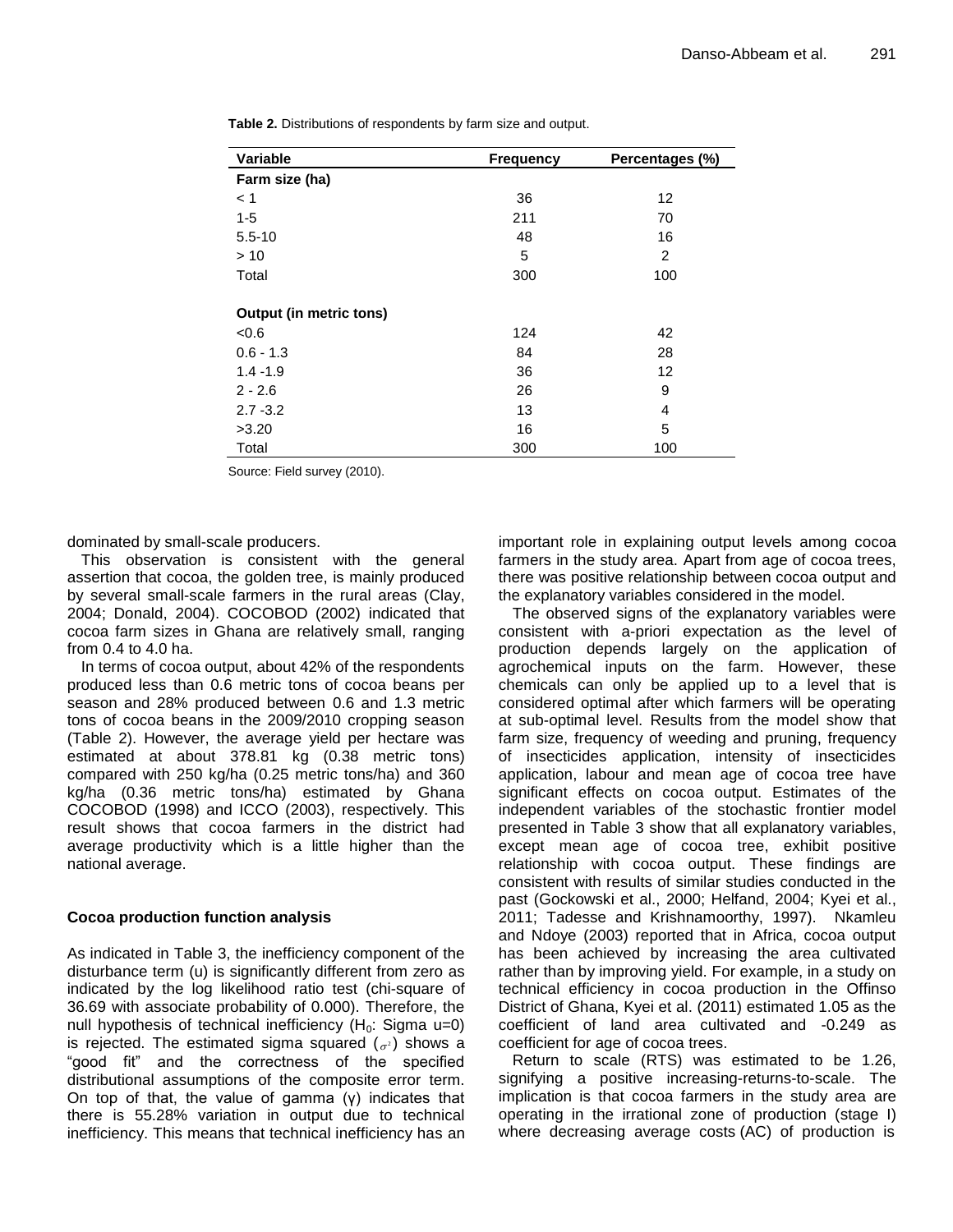**Table 3.** Maximum likelihood estimates of stochastic cocoa production frontier.

| <b>Variable</b>                       |            | <b>Estimates</b> | Std. error | t-statics   |
|---------------------------------------|------------|------------------|------------|-------------|
| Constant                              |            | 3.4868           | 0.9246     | 3.7700***   |
| Farm size (ha)                        |            | 1.4296           | 0.1760     | 8.1200***   |
| Farm management                       |            | 0.0748           | 0.0329     | 2.2700**    |
| Frequency of insecticides application |            | 0.2252           | 0.1022     | 2.2000**    |
| Frequency of fungicides application   |            | 0.0077           | 0.0747     | 0.1000      |
| Intensity of insecticides             |            | 0.2451           | 0.0588     | 4.1700***   |
| Intensity of fungicides application   |            | 0.0158           | 0.0707     | 0.2200      |
| Intensity of fertilizer application   |            | 0.0266           | 0.0631     | 0.4200      |
| Labour (family and hired)             |            | 0.1724           | 0.0772     | 2.2300**    |
| Mean age of cocoa tree                |            | $-0.9343$        | 0.2764     | $-3.380***$ |
| Return to scale                       |            | 1.2629           |            |             |
| Variance parameters                   |            |                  |            |             |
| Sigma U-squared ( $\sigma_u^2$ )      | 0.2186     |                  |            |             |
| Sigma V-squared ( $\sigma^2$ )        | 0.1768     |                  |            |             |
| Lamda $(\lambda)$                     | 1.1119     |                  |            |             |
| Sigma-squared( $\sigma^2$ )           | $0.3954*$  |                  |            |             |
| $Gamma(\gamma)$                       | $0.5528**$ |                  |            |             |
| Log likelihood Function               | -264.369   |                  |            |             |
| Log likelihood ratio test             | 36.69***   |                  |            |             |

Source: Field survey (2010).\*\*\* = 1% significance level, \*\* = 5% significance level, \* = 10% significance level.

being experienced. This shows that there is more room for improvement in terms of cost reduction and efficiency improvement in cocoa production.

Results in Table 4 show considerable variation of efficiency indices across cocoa farms. The fact that technical efficiencies of all sampled cocoa farmers were less than one (1) implies that no farm reached the cocoa production possibility frontier.

The predicted farm specific technical efficiencies (TE) ranged between 3 and 93%. The mean efficiency of cocoa farmers was estimated to be 49%, indicating that the average farmer in the study area produced on the average, only 49% of potential output, given the current technology available to cocoa farmers. Thus, in the short run, there is a scope for increasing cocoa production by about 51% by adopting new technologies, practices and efficient combination/allocation of production factors. This finding is quite consistent with findings from other studies. Binam et al. (2008) estimated the mean efficiency of cocoa farmers in Ghana to be 44%. Dzene (2010) used a balanced panel data for three years to show that mean technical efficiencies for cocoa farmers in the Western region of Ghana were 48.6, 48.3 and 47.2% in 20002, 2004 and 2006 respectively. However, all the empirical estimates of technical efficiency for Ghanaian cocoa farmers are lower than those estimated for cocoa farmers in other West African countries. For instance,

Amos (2007) showed that cocoa farmers in Nigeria are 72% technically efficient while Binam et al. (2008) estimated 74, 65 and 58% as technical efficiency figures for cocoa farmers in Nigeria, Cameroun and Côte d'Ivoire respectively.

### **Determinants of technical efficiency in cocoa production**

Table 5 provides the results of the inefficiency model. Farming experience (years of experience in cocoa farming), household size and farmer's participation in CODAPEC programme were found to be significant determinants of technical efficiency in cocoa production. While household size was found to reduce the efficiency level of cocoa farmers, cocoa farming experience and participation in CODAPEC programme were found to increase technical efficiency level in cocoa production. Cocoa farmers with larger household sizes were less technically efficient in cocoa production compared to those with smaller household sizes. Amos (2007) also found household size to be a significant determinant of efficiency in cocoa production. Consistent with a-priori expectation, farmers' participation in CODAPEC programme was found to have a positive relationship with technical efficiency in cocoa production. The CODAPEC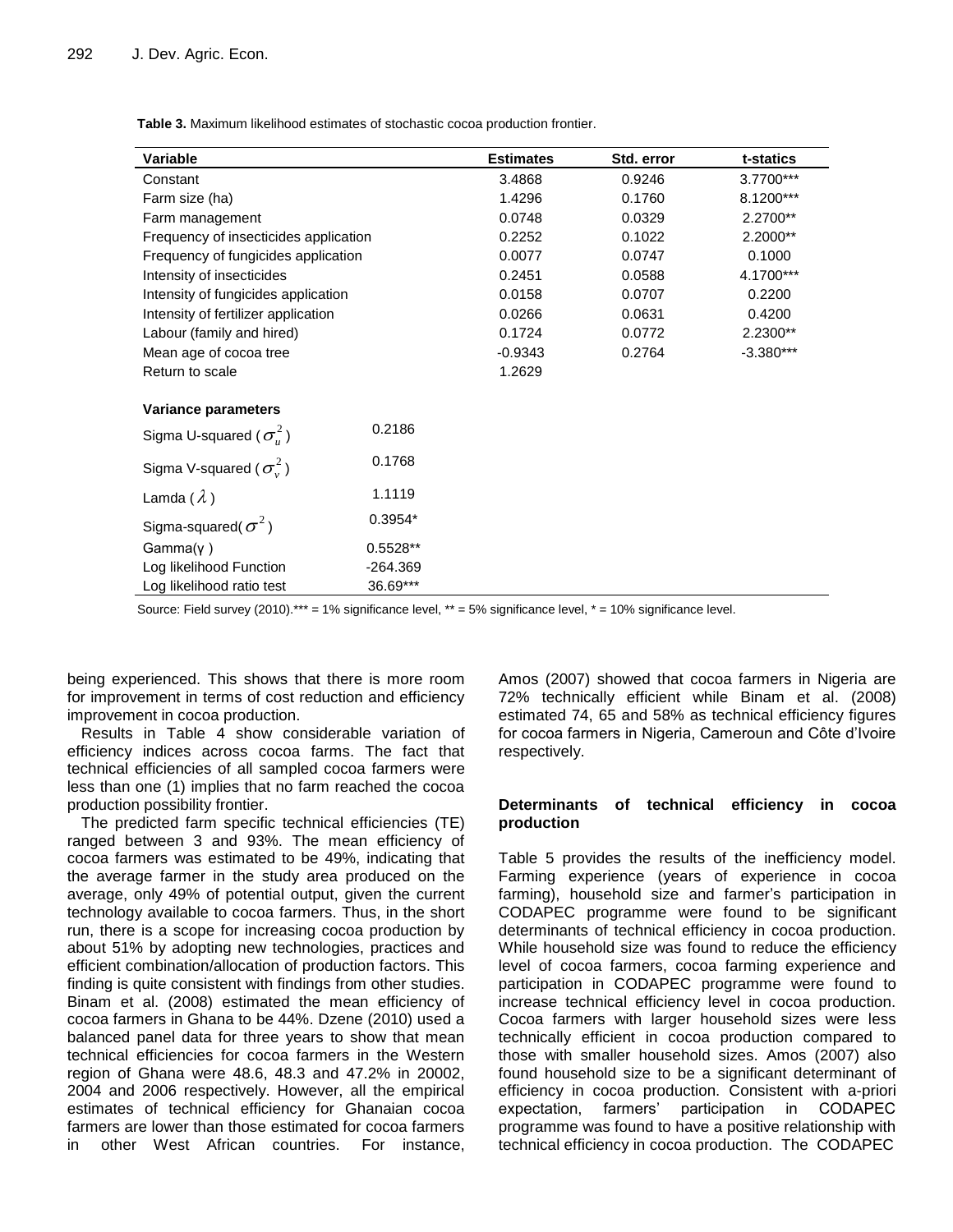| Technical efficiency (%)  | <b>Frequency</b> | Percentage (%) | <b>Cumulative</b> |
|---------------------------|------------------|----------------|-------------------|
| $0 - 9$                   | 7                | 2.33           | 2.33              |
| 10-19                     | 18               | 6.00           | 8.33              |
| 20-29                     | 35               | 11.67          | 20.00             |
| 30-39                     | 30               | 10.00          | 30.00             |
| 40-49                     | 23               | 7.67           | 37.66             |
| 50-59                     | 45               | 15.00          | 52.66             |
| 60-69                     | 46               | 15.33          | 68.00             |
| 70-79                     | 41               | 13.67          | 81.66             |
| 80-89                     | 47               | 15.67          | 97.33             |
| 90-99                     | 8                | 2.67           | 100.00            |
| <b>Efficiency summary</b> |                  |                |                   |
| Mean                      | 0.49             |                |                   |
| Minimum                   | 0.03             |                |                   |
| Maximum                   | 0.93             |                |                   |

**Table 4.** Frequency distribution of technical efficiency effects.

Source: Field survey (2010).

**Table 5.** Factors affecting technical (in)-efficiency.

| Inefficiency variable | <b>Estimates</b> | Std. error | t-statistics |
|-----------------------|------------------|------------|--------------|
| Constant              | 4.2608           | 0.9696     | 4.3900***    |
| Age of farmer         | 0.0017           | 0.0044     | 0.4000       |
| Gender                | $-0.2394$        | 0.1953     | $-1.2300$    |
| <b>Marital status</b> | $-0.1129$        | 0.1413     | $-0.8000$    |
| Years in school       | 0.0102           | 0.0157     | 0.6500       |
| Years of experience   | $-0.0122$        | 0.0063     | $-1.9500**$  |
| Household size        | 0.1768           | 0.0911     | 1.9400**     |
| <b>CODAPEC</b>        | $-0.8529$        | $-0.1114$  | $-7.6500***$ |

Source: Field survey  $(2010).***$  = 1% significant,  $**$  = 5% significant.

programme provided opportunity for farms to be sprayed periodically at little or no cost to the farmer.

#### **Conclusion**

The study has demonstrated that cocoa farmers in the Bibiani-Anhwiaso-Bekwai district were technically inefficient in production. Based on the maximum likelihood stochastic results, 55.28% of the variations in cocoa output were due to technical inefficiency. The study has shown that age of cocoa trees, labour, frequency of weeding and pruning, frequency of insecticide usage and intensity of insecticide application were the main factors that significantly influenced cocoa production in the study area. The study further showed that cocoa farmers in Bibiani-Anhwiaso-Bekwai district exhibited positive increasing returns to scale, indicating that cocoa production was in the irrational zone (that is, stage I of the production function). Experience in cocoa farming, household size and farmers' participation in the CODAPEC programme were found to be the main determinants of technical efficiency among cocoa farmers in the district. Government should strive to make cocoa agrochemicals available at the right time during the cocoa season and at subsidized prices. This would make it possible for farmers to have access to inputs at the right time to improve productivity and technical efficiency. Also, Cocoa Diseases and Pest Control (CODAPEC) programme should be expanded to cover all cocoa farmers, and strengthened to meet the recommended fungicide application frequency per season to boost cocoa productivity and improve technical efficiency.

#### **REFERENCES**

- Abekoe MK, Obeng-Ofori D, Egyir IS (2002). Technography of Cocoa in the Forest Zone of Ghana. Unpublished Technical Report, Convergence of Sciences Project. University of Ghana, Legon, p. 51.
- Aigner DJ, Lovell CAK, Schmidt P (1977). Formulation and Estimation of Stochastic Frontier Production Function Model. J. Econ. 6:21-37.
- Amos TT (2007). An Analysis of Productivity and Technical Efficiency of Smallholder Cocoa Farmers in Nigeria, J. Soc. Sci. 15(2):127-133.
- Aneani F, Anchirinah VM, Asamoah M, Owusu-Ansah F (2011). Analysis of Economic Efficiency in Cocoa Production in Ghana, Afric. J. Food, Agric., Nutr. Dev. 11(1):4507-4526.
- Asamoah M, Baah F (2003). Improving Research-Farmer linkages: The role of Cocoa Research Institute of Ghana (CRIG). A paper submitted at the  $4<sup>th</sup>$  international seminar on cocoa Pests and Diseases (NECOPED) Accra, Ghana. 19<sup>th</sup>-21<sup>st</sup> October, 2003.
- Audibert M (1997). Technical Inefficiency Effects among Paddy Farmers in the Villages of the 'Office Du Niger', Mali, West Africa. J. Prod. Anal*.* 8(4):379-394.
- Battese GE, Coelli T (1995). A model for technical inefficiency effects in a stochastic frontier production function for panel data, Emp.
- Battese GE, Corra GS (1977). Estimation of a Production Frontier Model with Application to the Pastoral Zone of Eastern Australia,